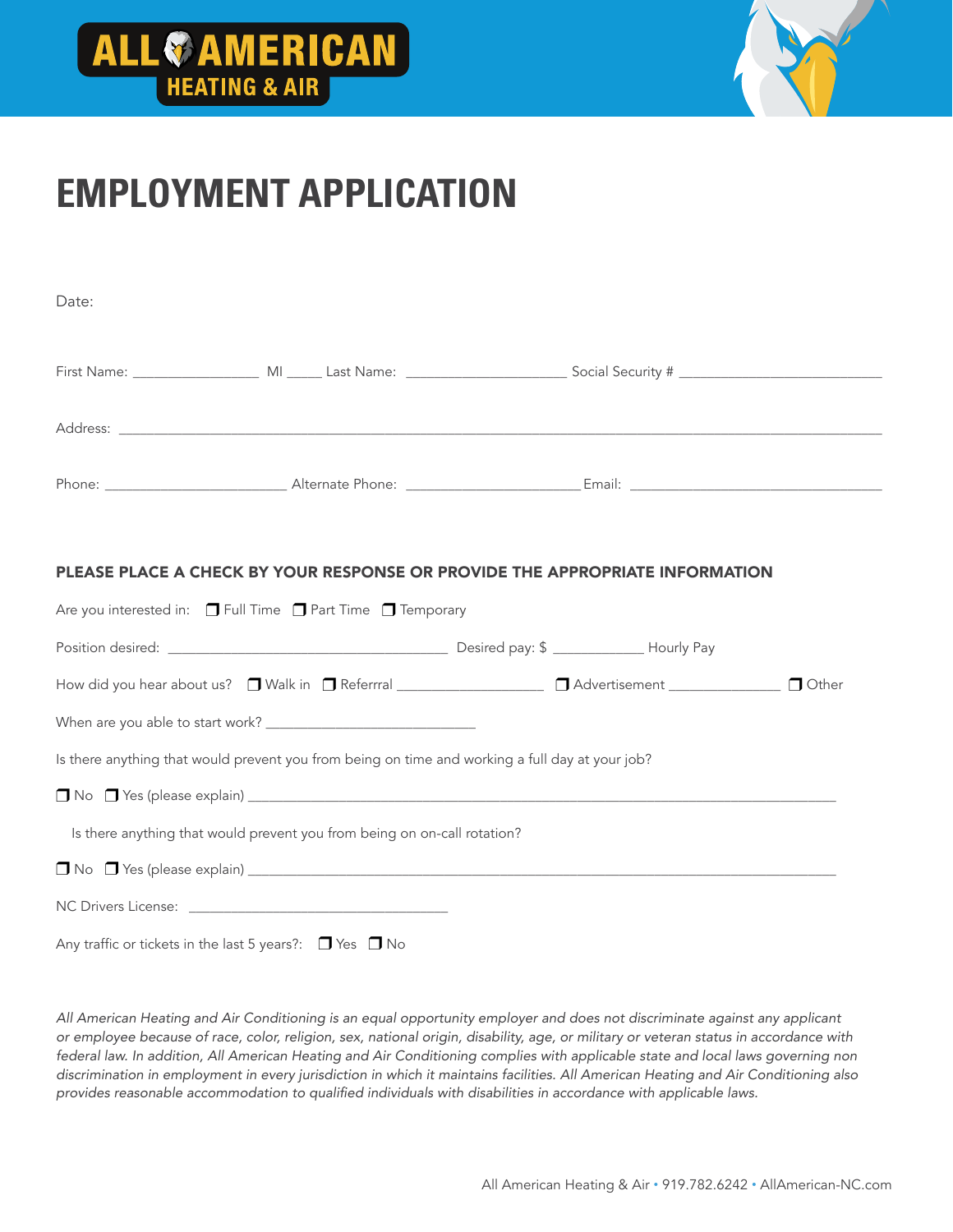# **ALL & AMERICAN**



#### PLEASE CHECK YES OR NO TO THE FOLLOWING:

Are you authorized to work in the United States?  $\Box$  Yes  $\Box$  No

Federal law requires that employers hire only individuals who are authorized to be lawfully employed in the United States. In compliance with these laws, All American Heating & Air Conditioning will verify the status of every individual offered employment with the Company. In this connection, all offers of employment are subject to verification of the applicant's identity and employment authorization, and it will be necessary for you to submit such documents as are required by law to verify your identification and employment authorization.

|  | Are you under 18 years of age? $\Box$ Yes $\Box$ No |  |  |
|--|-----------------------------------------------------|--|--|
|--|-----------------------------------------------------|--|--|

If yes, can you furnish a work permit?  $\Box$  Yes  $\Box$  No

Are you capable of performing the essential functions of the job for which you are applying for?  $\Box$  Yes  $\Box$  No

Are you EPA certified to handle refrigerants?  $\Box$  Yes  $\Box$  No

#### PROFESSIONAL LICENSES

| <b>REFERENCES</b> |  |  |
|-------------------|--|--|
|                   |  |  |
|                   |  |  |
|                   |  |  |
| <b>EDUCATION</b>  |  |  |
|                   |  |  |
|                   |  |  |
|                   |  |  |
|                   |  |  |
|                   |  |  |
|                   |  |  |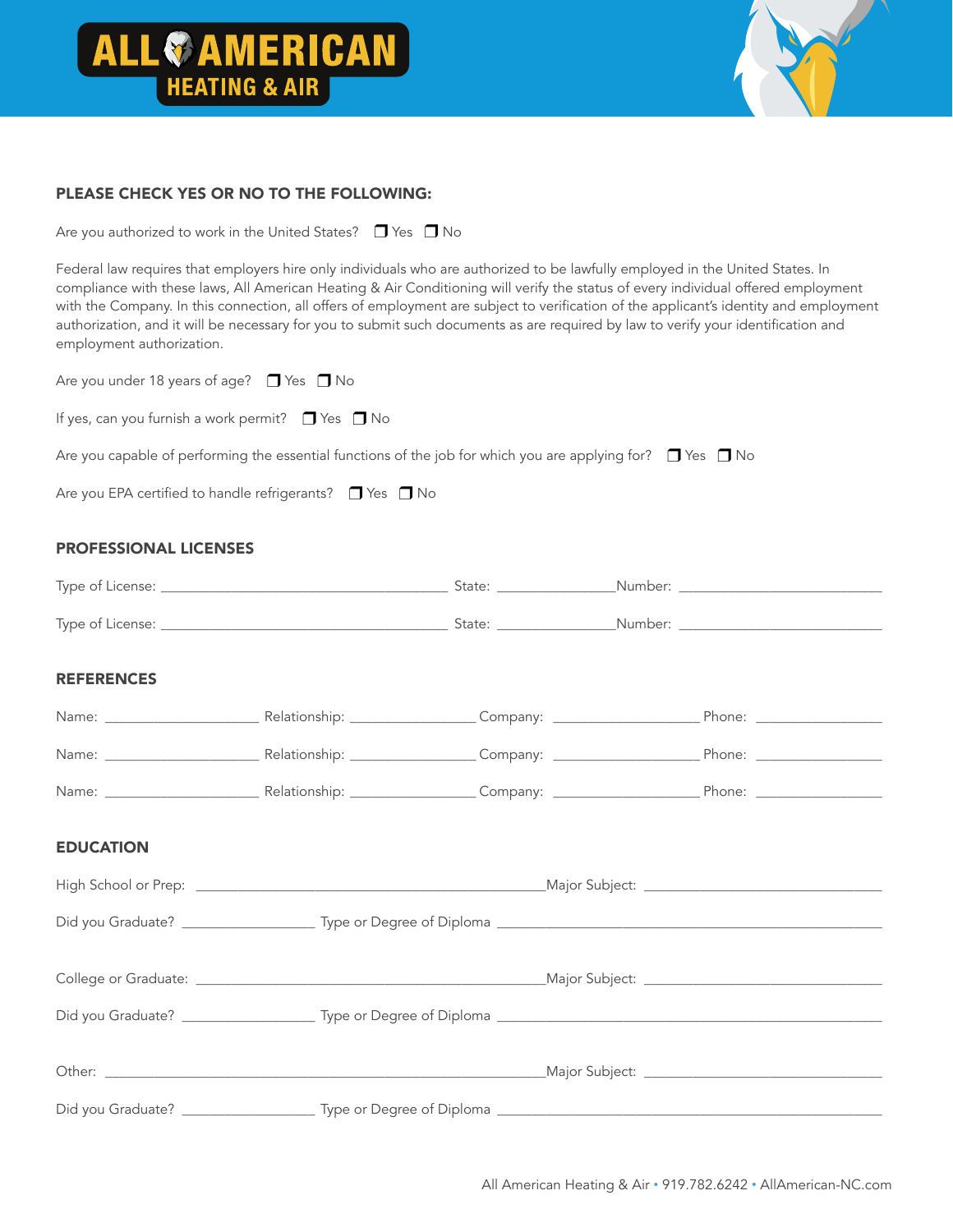



#### PLEASE LIST YOUR WORK EXPERIENCE BELOW (MOST RECENT JOB FIRST)

| From: Month ________ Year _________ To: Month ________ Year _______                                                                                                                                                            |                                                                                                            |
|--------------------------------------------------------------------------------------------------------------------------------------------------------------------------------------------------------------------------------|------------------------------------------------------------------------------------------------------------|
|                                                                                                                                                                                                                                |                                                                                                            |
|                                                                                                                                                                                                                                |                                                                                                            |
|                                                                                                                                                                                                                                | Type of Business: <u>The Commission of Business and Commission of Business and Commission of Business:</u> |
|                                                                                                                                                                                                                                |                                                                                                            |
|                                                                                                                                                                                                                                |                                                                                                            |
| Briefly Describe Your Major Duties:                                                                                                                                                                                            |                                                                                                            |
|                                                                                                                                                                                                                                |                                                                                                            |
|                                                                                                                                                                                                                                |                                                                                                            |
|                                                                                                                                                                                                                                |                                                                                                            |
|                                                                                                                                                                                                                                |                                                                                                            |
|                                                                                                                                                                                                                                |                                                                                                            |
|                                                                                                                                                                                                                                |                                                                                                            |
|                                                                                                                                                                                                                                |                                                                                                            |
| From: Month ________ Year _________ To: Month ________ Year ________                                                                                                                                                           |                                                                                                            |
|                                                                                                                                                                                                                                |                                                                                                            |
|                                                                                                                                                                                                                                |                                                                                                            |
|                                                                                                                                                                                                                                |                                                                                                            |
|                                                                                                                                                                                                                                |                                                                                                            |
| Reason: Note of the contract of the contract of the contract of the contract of the contract of the contract of the contract of the contract of the contract of the contract of the contract of the contract of the contract o |                                                                                                            |
| Briefly Describe Your Major Duties:                                                                                                                                                                                            |                                                                                                            |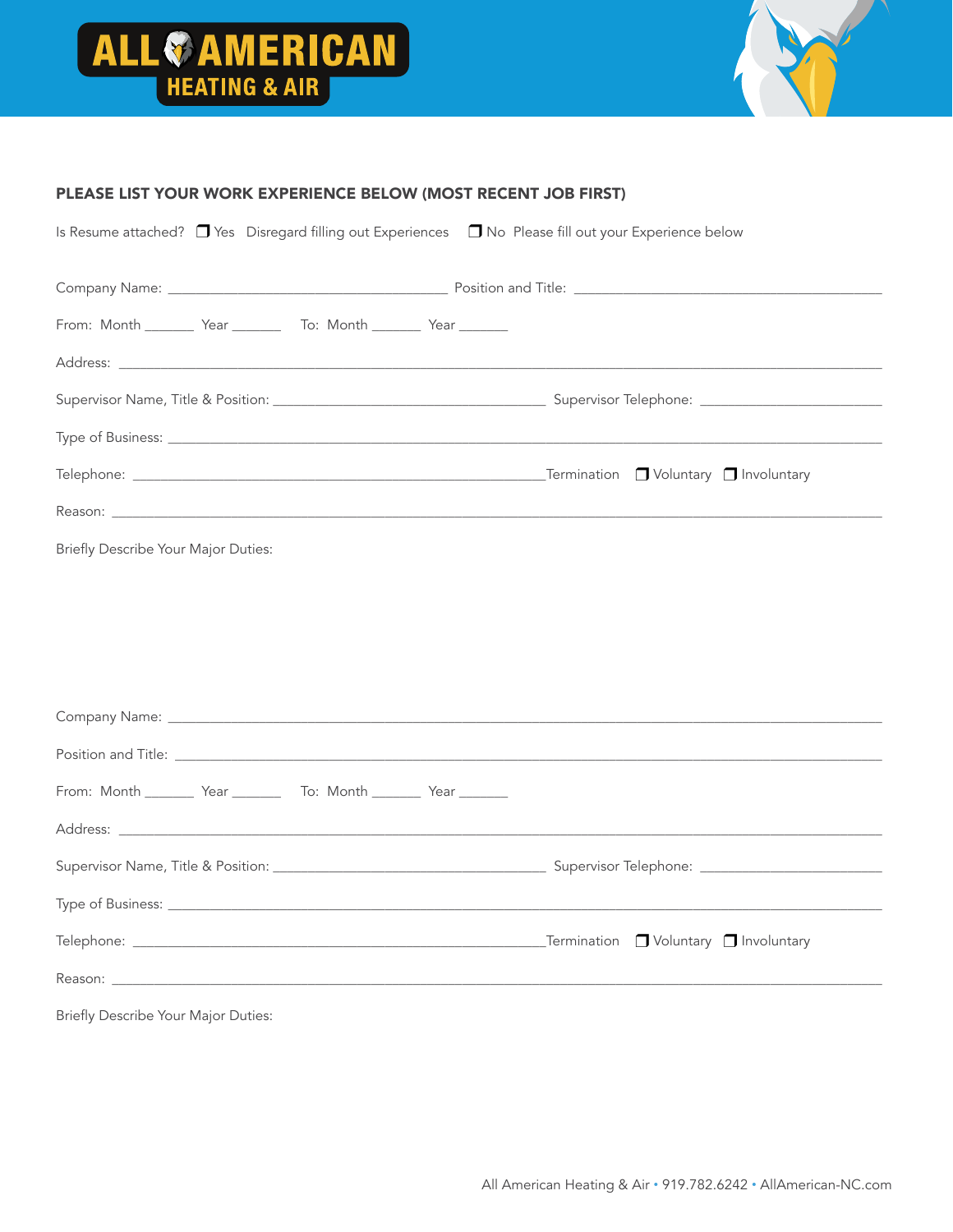



| From: Month _________ Year __________ To: Month ________ Year ________   |  |
|--------------------------------------------------------------------------|--|
|                                                                          |  |
|                                                                          |  |
|                                                                          |  |
|                                                                          |  |
|                                                                          |  |
| Briefly Describe Your Major Duties:                                      |  |
|                                                                          |  |
|                                                                          |  |
|                                                                          |  |
|                                                                          |  |
|                                                                          |  |
| From: Month _________ Year ___________ To: Month _________ Year ________ |  |
|                                                                          |  |
|                                                                          |  |
|                                                                          |  |
|                                                                          |  |
|                                                                          |  |
| Briefly Describe Your Major Duties:                                      |  |